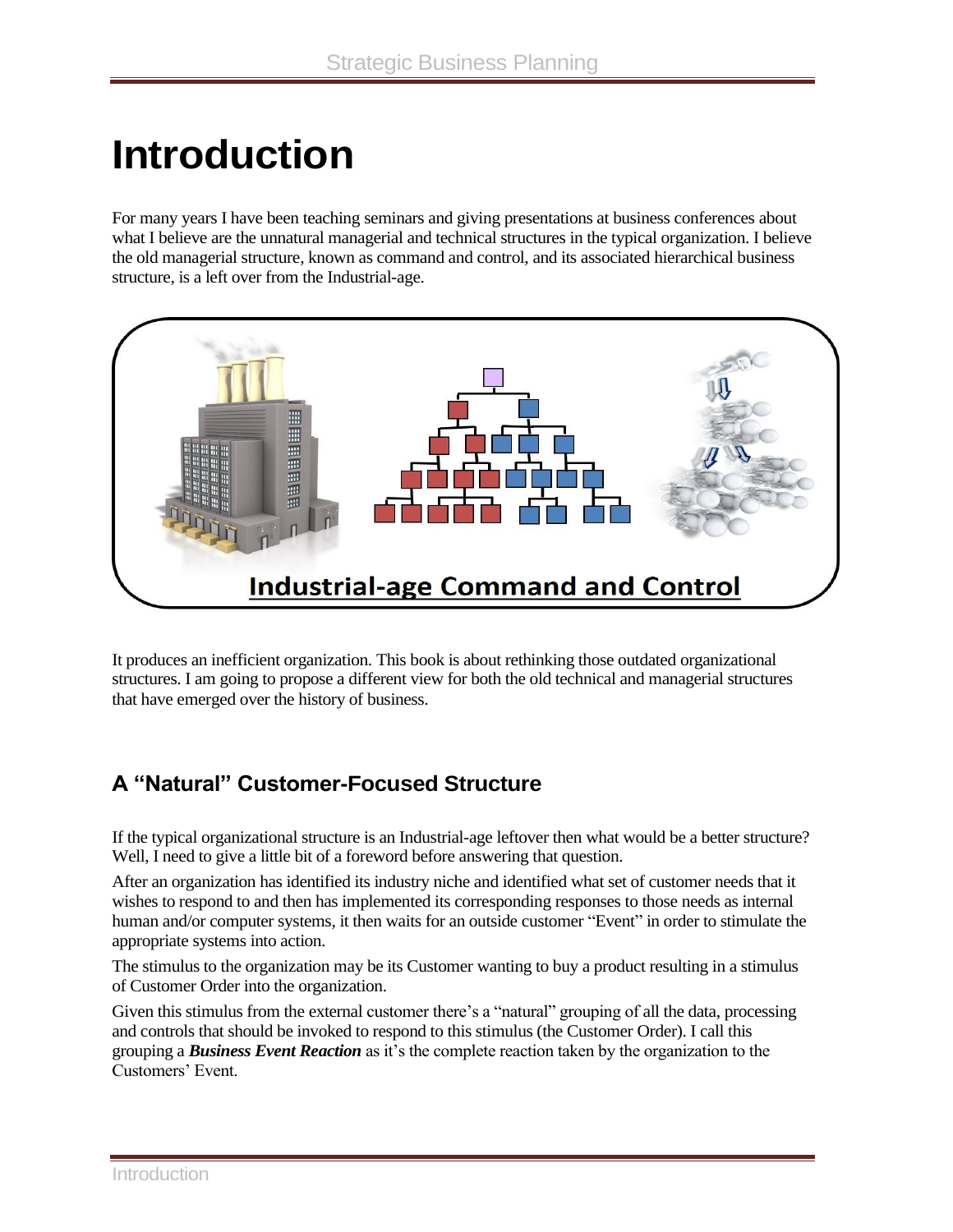## **An "Unnatural" Organizational Structure**

Maybe when the original business was formed the grouping of the reaction to one customer Event was performed as an efficient, cohesive unit of processing. Unfortunately this natural grouping seems to lose its "cohesiveness" as an organization grows and the reaction to the customer's need becomes either fragmented and/or bundled to form other "unnatural" groupings that are based on internal organizational reasons. Usually poor design reasons.

These design reasons may be because of human/political and/or computer/technological reasons leading to what I believe are unnatural internal groupings/structures in place in most organizations today. I've tried to show examples of these typical groupings in the diagram below.



These unnatural groupings aren't a problem if we are not concerned with efficiency and are willing to suffer some problems that come with disjoint procedures and the somewhat inevitable errors at the interfaces of these groupings and the slower response to the customer and the lack of agility to change and the…(well, you get the picture).

The biggest problem is when customers are affected by these groupings and their associated complications. It's an even bigger problem when customers "get wise" and realize that the response from an organization can be much better and they start to expect more from the organizations with which they do business.

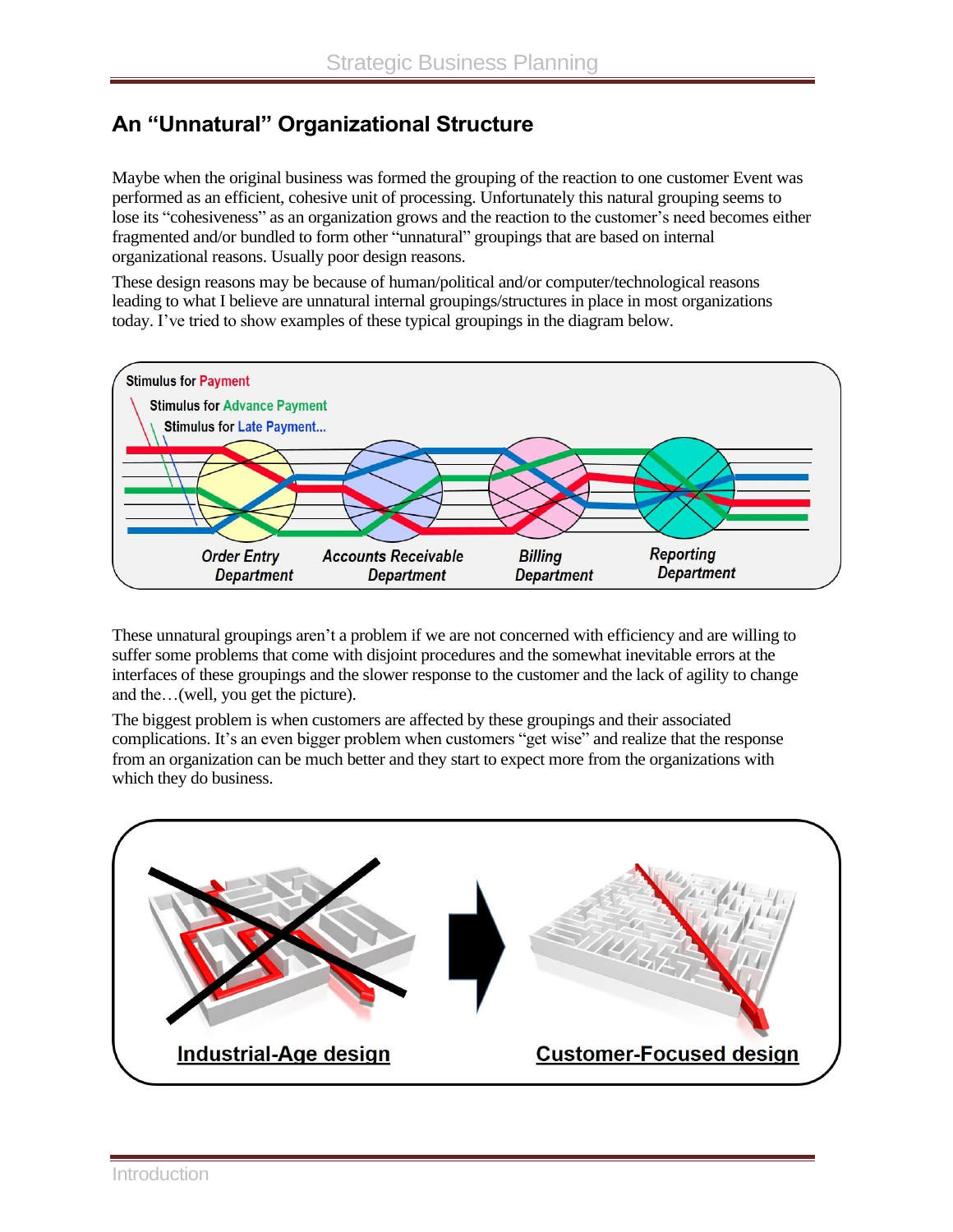In this book I propose a "Customer-Focused" view of the structure of an organization and its internal human and computer systems. If we want to create a Customer-Focused organization structured on satisfying the needs of our customers then our task is to not follow the existing structures and designs of the past but to question them.

We must rethink the way that we've put the typical organization together. In other words we must question the old/existing designs that were put in place because of some historical reason (I've already stated I think it was mainly industrial-age reasons). This questioning applies to the way we design both the technical and managerial structures of an organization.

So this book focusses on how we can create a Strategic Plan to align our organization's structure with our customer's needs and hence create an efficient, unbeatable business.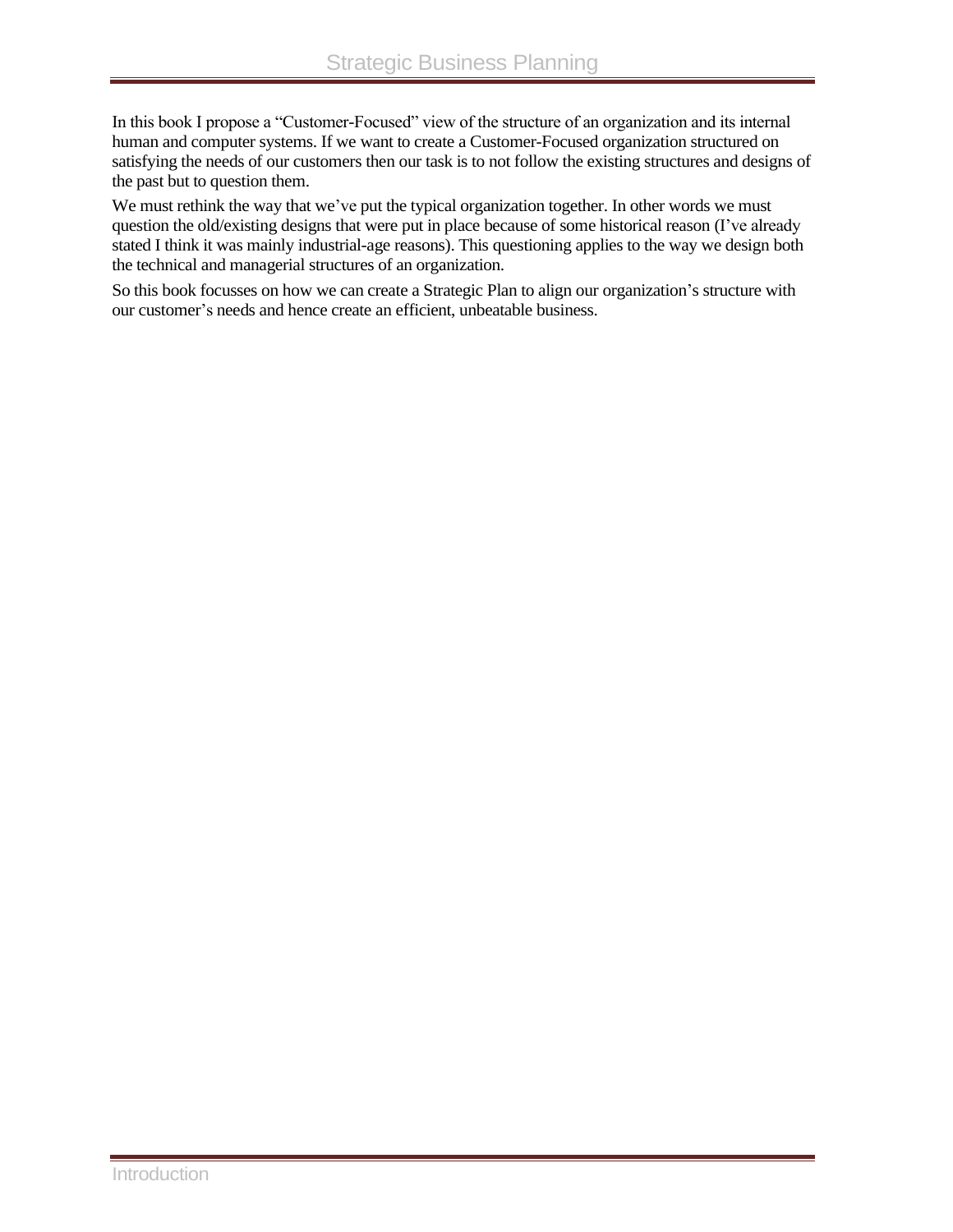#### **Objectives of this Book**

I have some objectives for the contents of this book that I hope match some of the reasons you are reading this book, they are:

- Objective- To satisfy the organization's mission (its reason for being) and develop a strategic plan to implement the most cost effective, efficient business in our industry.
- Objective- To produce a business that is the most responsive to its customers satisfy customers' needs and expectations by structuring the organization to seamlessly respond to these needs.
- Objective- Achieve significant measurable improvements, in an existing organization, in the performance of the organization's operations.
- Objective- To replace old systems that may be hurting the organization today with new engineered manual and/or computer systems that will be faster and easier to install and maintain.
- Objective- To create a business that has data and process integrity eliminate "dead" data and redundant processing and take advantage of the opportunities for re-using business data and business policy/rules.

I'll review these objectives at the conclusion of the book to see if you agree that they have been satisfied.

Notice that none of those objectives mention downsizing, outsourcing, arbitrary cutting of middle management, implementing the latest technology, or computerizing as much of the business as possible. If anything, they are more concerned with:

- Growth
- New products
- Increasing productivity
- Emphasis on customer satisfaction
- Global competitiveness for organizational longevity.

To accomplish the objectives stated above, we will need to lay out a Strategic Plan that outlines new projects to build or purchase new systems.

## **The Focus of this Book**

This book focuses on satisfying our customers' needs by restructuring our organization to seamlessly respond to those needs. If our customers leave us because of poor service or better responsiveness by another organization, then obviously our organization eventually shuts down.

With the focus on satisfying our customer's needs we are going to cut out any unnecessary intermediate boundary inefficiencies. As well as being the best way to structure a start-up business I believe this will achieve dramatic and measurable improvements over the performance of the typical established organization and help form a new organizational structure that is unbeatable.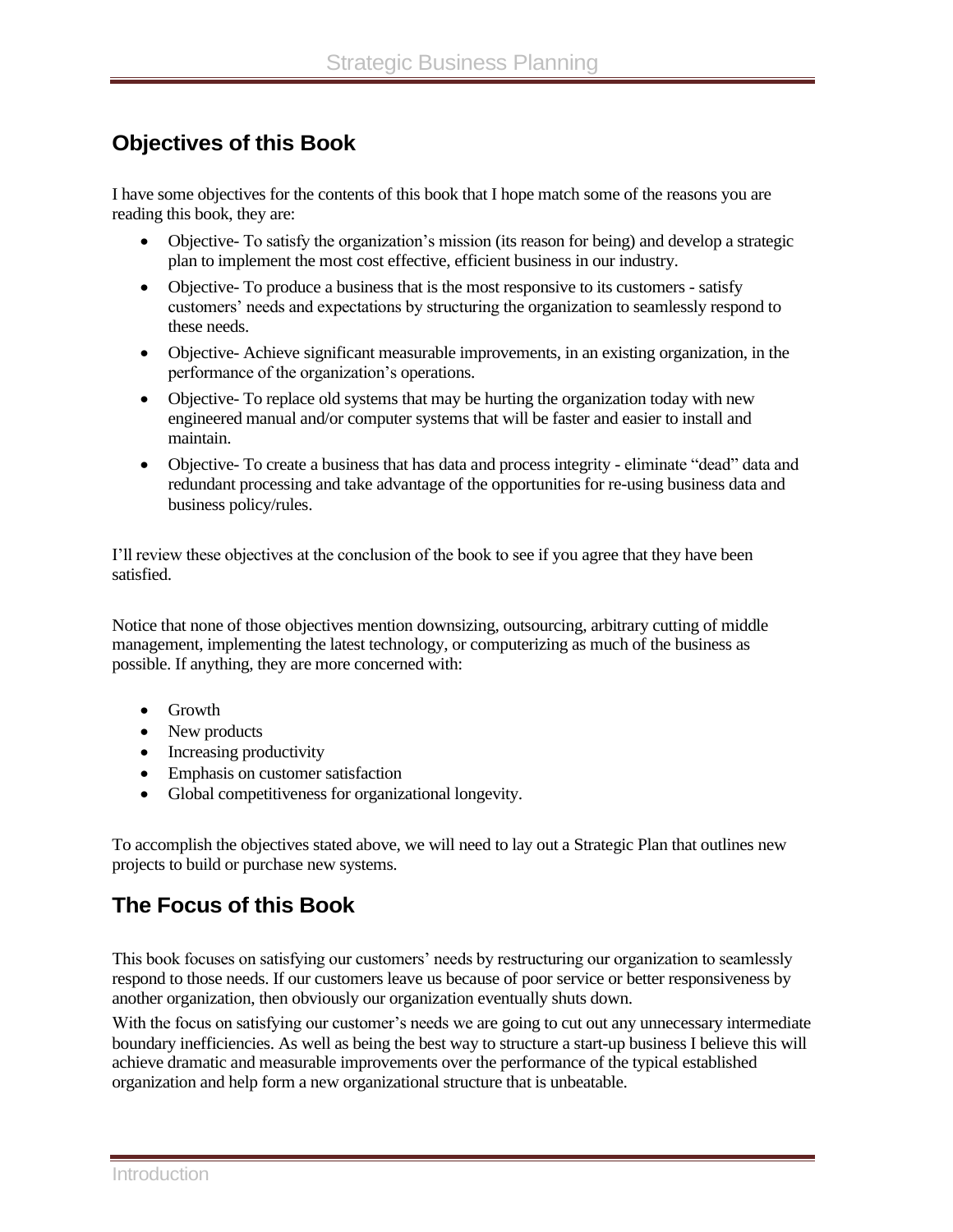Along with strategic business management issues, this book will place a lot of emphasis on Project Management as that is where we build or select quality systems to serve our customers. The diagram below shows the role of each 'player' in building and running a business and the context of the area of management aimed at in this book.

| <b>PLAYER</b>                                            | <i><b>DELIVERABLE</b></i>                                                              | <b>GOAL ORIENTATION</b>  | <b>METHODS/MODELS</b>                                                                     |
|----------------------------------------------------------|----------------------------------------------------------------------------------------|--------------------------|-------------------------------------------------------------------------------------------|
| <b>Strategic Planners/</b><br><b>Business Management</b> | <b>Mission Statement</b><br><b>Business Direction &amp; Policy</b>                     | Strategic/Organizational | Long Range Planning/<br><b>High-level Business Models</b>                                 |
| <b>Project Manager</b>                                   | <b>Project Charter/</b><br><b>Customized Methodology/</b><br><b>Project Plan</b>       | <b>Project</b>           | Metrics/Communication/<br>Organizational Methodology/<br><b>Project Management Models</b> |
| <b>Project Team</b>                                      | <b>Manual &amp; Automated</b><br>System(s) (via Analysis,<br>Design, & Implementation) | Technical                | System Development Models/<br><b>Implementation Technology</b>                            |
| Production User/<br><b>Operations</b>                    | <b>Completed Work</b>                                                                  | Production               | Manual & Automated Systems/<br><b>Schedules</b>                                           |

This book is aimed at the management roles shown in the top two rows of this matrix. Note that in this matrix one person can take on the role of multiple "players" especially in a small organization.

## **Some Basic Definitions**

As this book is aimed at management I looked up the definition of "management". In the Webster's Dictionary it states:

#### *To direct with a degree of skill*

In the Encarta Dictionary it states:

#### *The skillful handling or use of something such as resources*

I didn't feel those definitions fit the way I want to "Manage" a customer-focused business so went looking for something more applicable. I found it in the definition of the word "Facilitate":

#### *To help forward an act or process*

I also liked its noun form "Facilitation":

*The lowering of resistance to an impulse resulting from a previous stimulation*

I prefer to use the definition of facilitate and facilitation when I use the word management in this book as I believe that this is really the ultimate task of management - the facilitators of business. I want to include here my definition of Customer-Focused Business Engineering:

*The application of an engineering discipline for structuring an organization with the goal of efficiently meeting the needs and expectations of its customers.*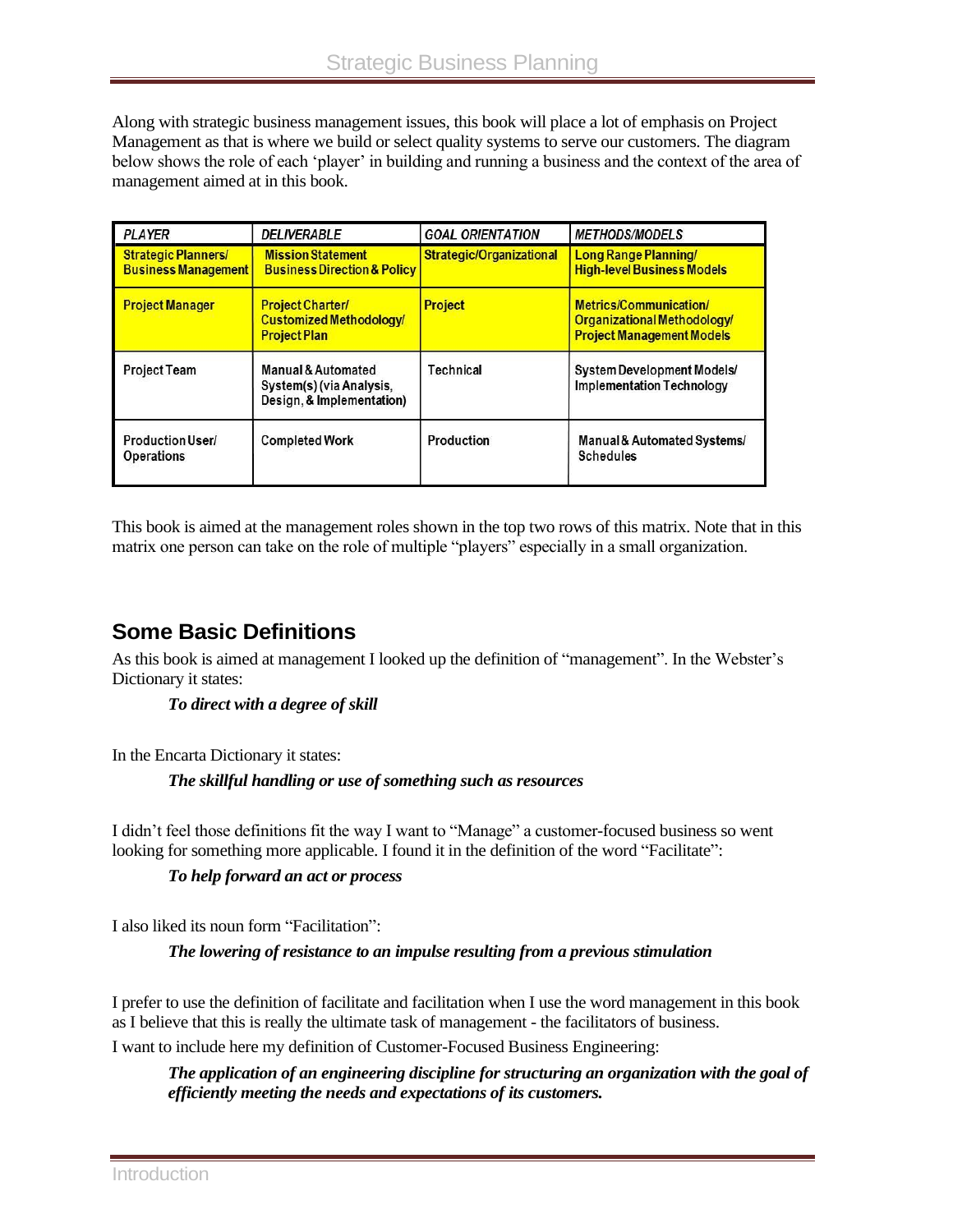#### **The Structure of this Book**

*As you get into the main chapters of the book, let me admit here that I rewrote the first part of the book three times; the problem I had was I could not be sure that someone reading this book, had read its companion book "How to Analyze a Business" which puts over the principles of Business Events etc.* 

*I finally decided that I should include a summary of at least three chapters from the companion book that are essential to the ideas presented in this book. If you've already read my companion book then you may want to skim the first three chapters of this book as a refresher otherwise they are important as a solid basis for the ideas in this book.*

This book provides you with the strategic planning methods to create an efficient, Customer-Focused, organization. It covers the following subjects:

- The *Events and the Fundamental Characteristic of Systems* chapter describes the fundamental characteristics of all systems, human or computer, even environmental. This understanding is needed as it will form the foundation of our Strategic Plan.
- The *Essence of Every Organization* chapter takes a "logical view" of how we can picture an organization from a customer point of view. This sets the stage for our Customer-Focused business structure.
- The *Events and our Organization's "Event Horizon"* chapter shows how to identify and differentiate between the five types of external things (Events) to which every organization responds. It also shows how the differences between these Event types dictate whether to include them in the Business Model.
- The *Strategic Planning via Business Event Reactions* chapter is the heart of the book. It identifies and defines the six important components we must capture in response to our customers' needs (our Business Event Reactions) and then how we use those Business Events to ask Key Strategic Planning questions. It then describes two new Organizational Structure Implementation strategies.
- The *Introduction to Project Management* chapter sets up the concept of the three "P"s; focusing on the three aspects of Project Management – the Project, Product and People aspects. This is needed when embarking on building, purchasing or outsourcing new systems to create an "engineered" organization.
- The *Starting a Business Project* chapter focuses on the need to initiate any project with a good Project Charter containing such entries as the Project, Business and System objectives. It defines these and describes how to identify where in the project they should be accomplished.
- The chapter *A Methodology for Business Projects* describes the different types of System Development Methodologies, which are management tools, and their benefits for guiding the project.
- The *Project Metrics and Resource Projections* chapter addresses the need for realistic project Metrics (statistics). It recommends a method for greatly assisting with resource projections and monitoring on a project.
- The **Project Planning** chapter addresses a set of planning Models that will be helpful for monitoring and adjusting the resource usage on a project.
- The *Product Planning* chapter addresses a set of analysis and design Models for systems that can be used to create a business library.
- The **People Planning** chapter addresses the human side of project and production management